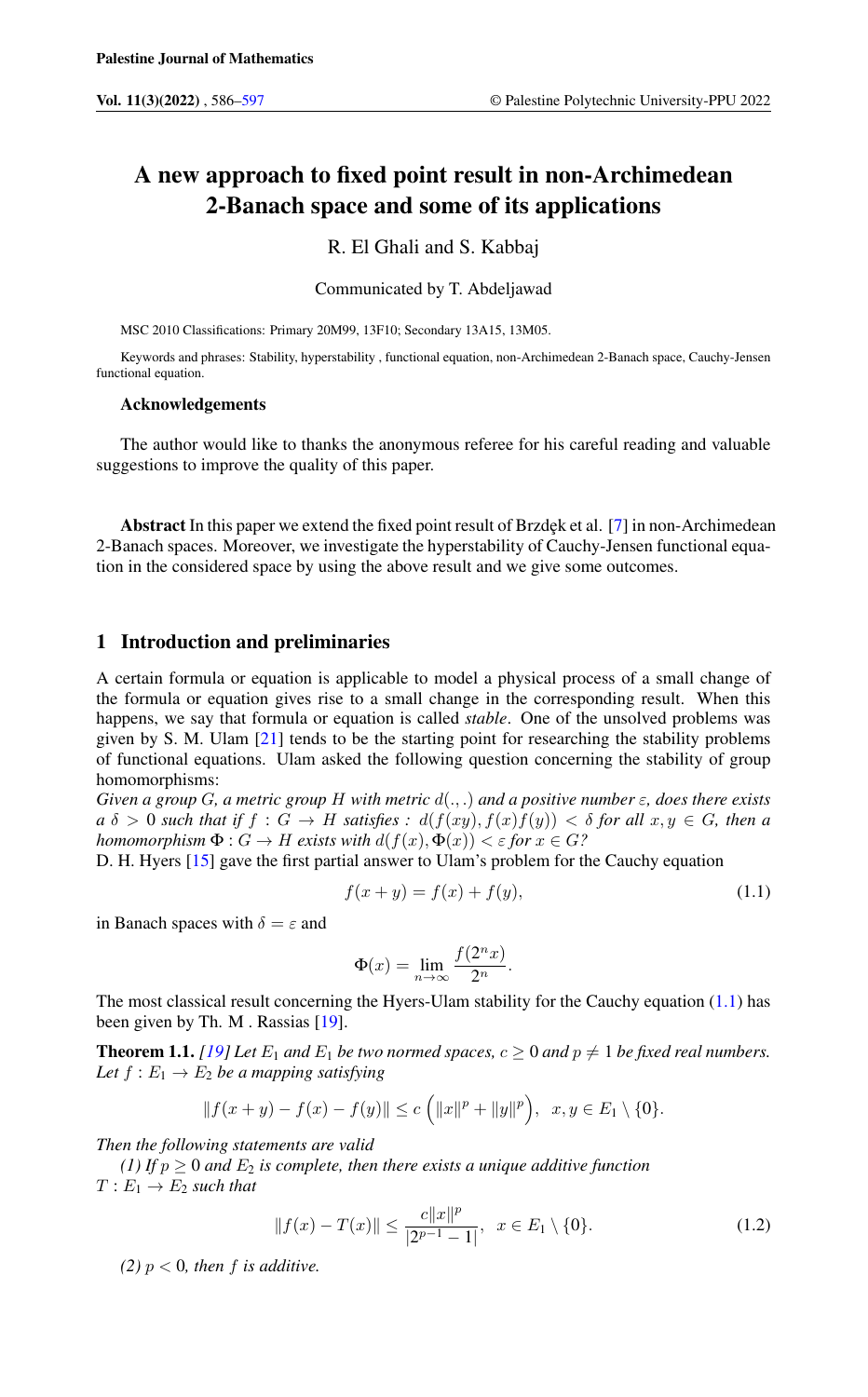This results is called the Hyers-Ulam - Rassias stability of Cauchy functional equation.

In 1994, P. Găvruță  $[13]$  $[13]$  gave a generalization of the Hyers-Ulam-Rassias stability of approximately additive mappings.

**Theorem 1.2.** Let G be an abilean group and  $(X, \|\cdot\|)$  a Banach space. Let  $\varphi : G \times G \to \mathbb{R}^+$  a *mapping satisfying, for all*  $x, y \in G$ *, the condition:* 

$$
\tilde{\varphi}(x,y) = \sum_{k=0}^{\infty} 2^{-k} \varphi(2^k x, 2^k y) < +\infty
$$

*Let*  $f: G \to X$  *be a mapping which fulfils, for each*  $x, y \in G$ *, the condition* 

$$
|| f(x + y) - f(x) - f(y)|| \le \varphi(x, y)
$$

*Then there exists a unique mapping*  $\mathcal{T}: G \to G$  *such that* 

$$
\mathcal{T}(x+y) = \mathcal{T}(x) + \mathcal{T}(y),
$$

*for all*  $x, y \in G$  *and* :

$$
||f(x) - \mathcal{T}(x)|| \leq \frac{1}{2}\tilde{\varphi}(x, y),
$$

*for all*  $x \in G$ *.* 

Since then, the problem of stability of several functional equations have been extensively studied by many mathematicians (see, for instance, [\[2,](#page-10-4) [6,](#page-10-5) [7,](#page-10-1) [8,](#page-10-6) [13,](#page-10-3) [15,](#page-10-2) [19\]](#page-11-1)).

A functional equation is called *hyperstable* when any function f satisfying the equation approximately, in some sense, must be actually a solution to it. The term hyperstability was used for the first time probably in 2001 by Gy. Maksa and Zs. Páles [\[18\]](#page-11-2), however, it seems that the first hyperstability result was published in [\[5\]](#page-10-7) and concerned the ring homomorphisms. The hyperstability results for the Cauchy equation were investigated by J. Brzdęk in  $[9, 10]$  $[9, 10]$  $[9, 10]$ . E. Gselmann [\[14\]](#page-10-10) studied the hyperstability of the parametric fundamental equation of information.

Note that the second statement of the Theorem [1.1,](#page-0-1) for  $p < 0$  can be described as  $\varphi$ − hyperstability of the additive equation with  $\varphi(x, y) = c \left( ||x||^p + ||y||^p \right)$ .

Throughout this paper, N stands for the set of all positive integers,  $\mathbb{N}_0 = \mathbb{N} \cup \{0\}$ ,  $\mathbb{N}_{m_0}$  the set of all integers greater than or equals  $m_0$  ( $m_0 \in \mathbb{N}$ ),  $\mathbb{R}_+ = [0, \infty)$  and we use the notation  $X_0$ for the set  $X \setminus \{0\}$ .

Let us recall (see, for instance, [\[17\]](#page-10-11)) some basic definitions and facts concerning non-Archimedean 2-normed spaces.

Definition 1.3. By a *non-Archimedean* field, we mean a field K equipped with a function (*valuation*)  $|\cdot|: \mathbb{K} \to [0, \infty)$  such that for all  $r, s \in \mathbb{K}$ , the following conditions hold:

- (1)  $|r| = 0$  if and only if  $r = 0$ ,
- (2)  $|rs| = |r||s|$ ,
- (3)  $|r + s| \leq \max\{|r|, |s|\}.$

The pair (K, |.|) is called a *valued field*.

**Remark 1.4.** In any non-Archimedean field, we have  $|1| = |-1| = 1$  and  $|n| \le 1$  for  $n \in \mathbb{N}$ .

**Example 1.5.** In any field K the function  $|\cdot| : \mathbb{K} \to \mathbb{R}_+$  given by

$$
|x| := \begin{cases} 0, & x = 0, \\ 1, & x \neq 0 \end{cases}
$$

is a valuation which is called *trivial valuation*, but the most important example of non-Archimedean fields are p-adic numbers which have gained the interest of physicists for their research in some problems coming from quantum physics, p-adic strings and super strings.

Let p be a fixed prime number and x a rational number, there exists a unique integer  $v_p(x) \in \mathbb{Z}$ such that  $x = p^{v_p(x)} \frac{a}{b}$  where a and b are integer co-prime to p. The function defined in  $\mathbb Q$  by  $|x|_p = p^{v_p(x)}$  is called a *p*-adic, an ultrametric or simply a non-Archimedean absolute value on Q. The completion, denoted by  $\mathbb{Q}_p$  of  $\mathbb Q$  with respect to the metric defined by the *p*-adic absolute is called p-adic numbers.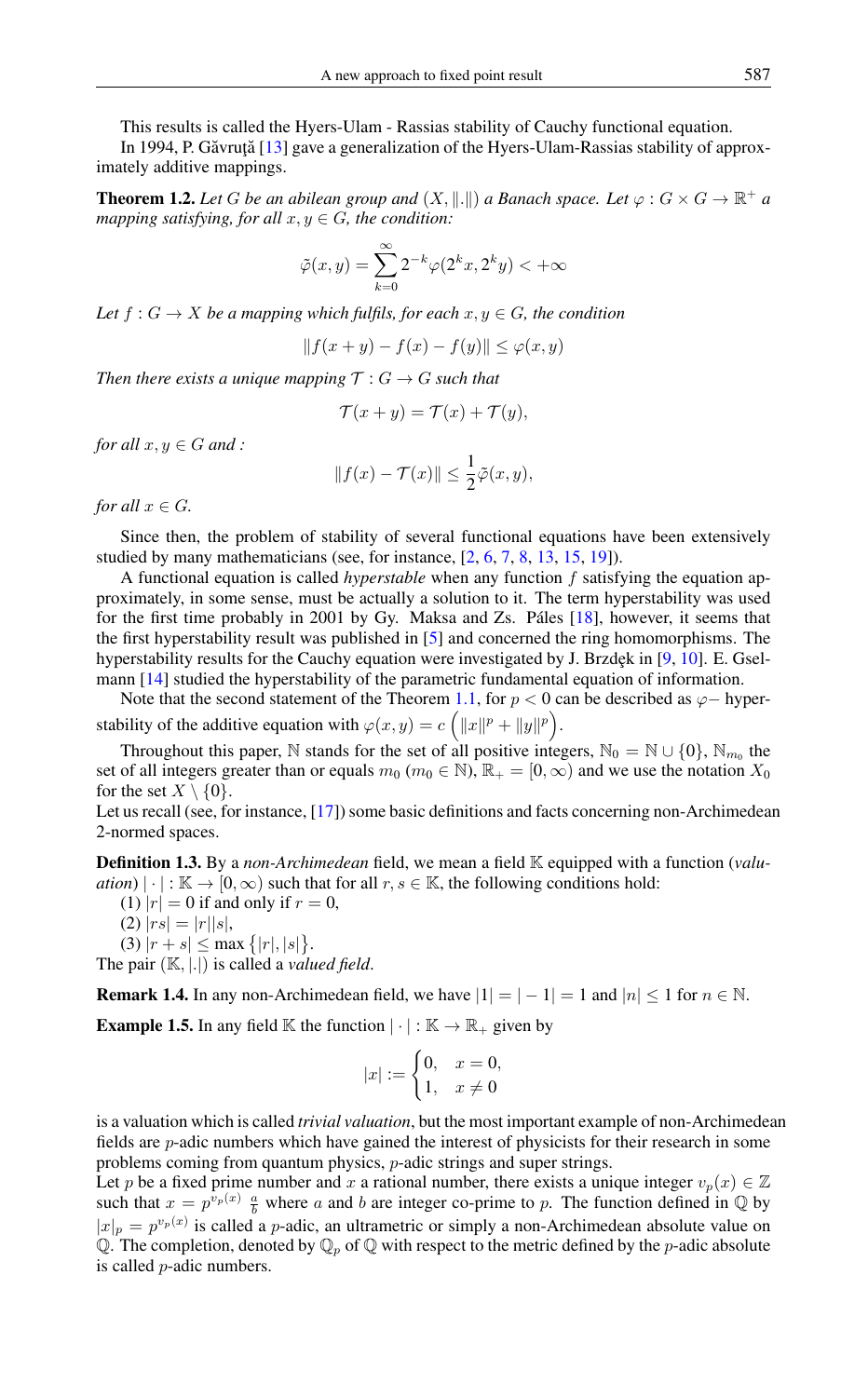**Definition 1.6.** Let X be a vector space (with  $dim X > 1$ ) over a scalar field K with a non-Archimedean non-trivial valuation  $|\cdot|$ . A function  $||...||: X^2 \to \mathbb{R}_+$  is called a *non-Archimedean 2-norm (valuation)* if it satisfies the following conditions:

(1)  $||x, y|| = 0$  if and only if x and y are linearly independent,  $x, y \in X$ ,

$$
(2) \|x, y\| = \|y, x\| \ x, y \in X,
$$

(3)  $\|rx, y\| = |r| \|x, y\| \quad (r \in \mathbb{K}, x, y \in X),$ 

(4)  $||x, y + z|| \le \max\{||x, y||, ||x, z||\}$   $x, y, z \in X$ .

Then  $(X, \|\cdot, \cdot\|)$  is called a non-Archimedean 2-normed space or an ultrametric 2-normed space.

**Example 1.7.** Let p be a fixed prime number. For  $x = (x_1, x_2)$  and  $y = (y_1, y_2)$  we define the non-Archimedean 2-norm in  $\mathbb{Q}_p^2$  by  $||x, y||_p = |x_1y_2 - x_2y_1|_p$ .

**Definition 1.8.** Let  $\{x_n\}$  be a sequence in a non-Archimedean 2-normed space X.

(1) A sequence  $\{x_n\}_{n=1}^{\infty}$  is *a Cauchy sequence* if there are linearly independent  $y, z \in X$  such that

$$
\lim_{n \to \infty} ||x_{n+1} - x_n, y|| = 0 = \lim_{n \to \infty} ||x_{n+1} - x_n, z||
$$

(2) The sequence  $\{x_n\}$  is said to be *convergent* if there exists  $x \in X$  (called limit of this sequence and denoted by  $\lim_{n\to\infty} x_n$ ) such that

$$
\lim_{n \to \infty} ||x_n - x, y|| = 0 \quad y \in X
$$

(3) If every Cauchy sequence in  $X$  converges, then the non-Archimedean 2-normed space  $X$ is called a non-Archimedean 2-Banach space or an ultrametric 2-Banach space.

#### Lemma 1.9. *[\[20\]](#page-11-3)*

*(1) Let* X *be a non-Archimedean 2-Banach space over a non-Archimedean field* K *and*  $x, y, z \in X$  *such that* y and z are linearly independent and  $||x, y|| = 0 = ||x, z||$ , then  $x = 0$ . *(2)*  $(x_n)_{n \in \mathbb{N}}$  *is a convergent sequence of element of* X *then* :

$$
\lim_{n \to \infty} ||x_n, y|| = ||\lim_{n \to \infty} x_n, y|| \quad y \in X.
$$

In section 2, we introduce and prove a new version of fixed point theorem of Brzdęk  $[12]$ in non-Archimedean 2-Banach space. This theorem has been considered as an important tool for investigating the stability and hyperstability, in some way, of a several functional equations by many mathematicians ( see for example [\[1,](#page-10-13) [4\]](#page-10-14)). In section 3, we use our main results to investigate the hyperstability of the following Cauchy-Jensen functional equation

<span id="page-2-0"></span>
$$
f(x + y) + f(x - y) = 2f(x),
$$
\n(1.3)

in non-Archimedean 2-Banach space. We also give some outcomes as particular cases and we study the hyperstability of the inhomogeneous Cauchy-Jensen equation

$$
f(x + y) + f(x - y) = 2f(x) + G(x, y).
$$

#### 2 Fixed point theorem

In 2018, J. Brzdęk and K. Ciepliński [[12\]](#page-10-12) presented and proved a new version of fixed point theorem in 2-Banach spaces with some applications in stability theory of functional equations. The following theorem is an analogous version of fixed theorem [\[12\]](#page-10-12) in non-Archimedean 2- Banach spaces.

First, we need to present the following hypotheses.

(H1) X is a nonempty set,  $(Y, \|\cdot, \cdot\|)$  is a non-Archimedean 2-Banach space over a non-Archimedean field,  $Y_0$  is a subset of Y containing two linearly independent vectors,  $f_1, ..., f_k$ :  $X \longrightarrow X$ ,  $g_1, ..., g_k : Y_0 \longrightarrow Y_0$  and  $L_1, ..., L_k : X \times Y_0 \longrightarrow \mathbb{R}_+$  are given.

(H2)  $\mathcal{T}: Y^X \longrightarrow Y^X$  is an operator satisfying the inequality :

$$
\|\mathcal{T}\xi(x)-\mathcal{T}\mu(x),y\| \leq \max_{1 \leq i \leq k} \left\{ L_i(x,y) \|\xi(f_i(x)) - \mu(f_i(x)),g_i(y)\|\right\}, \quad \xi, \mu \in Y^X, x \in X, y \in Y_0.
$$

**(H3)** 
$$
\Lambda : \mathbb{R}_+^{X \times Y_0} \longrightarrow \mathbb{R}_+^{X \times Y_0}
$$
 is a non-decreasing linear operator defined by

$$
\Lambda \delta(x, y) := \max_{1 \le i \le k} \left\{ L_i(x, y) \delta(f_i(x), g_i(y)) \right\}, \qquad \delta \in \mathbb{R}_+^{X \times Y_0}, \quad x \in X, y \in Y_0.
$$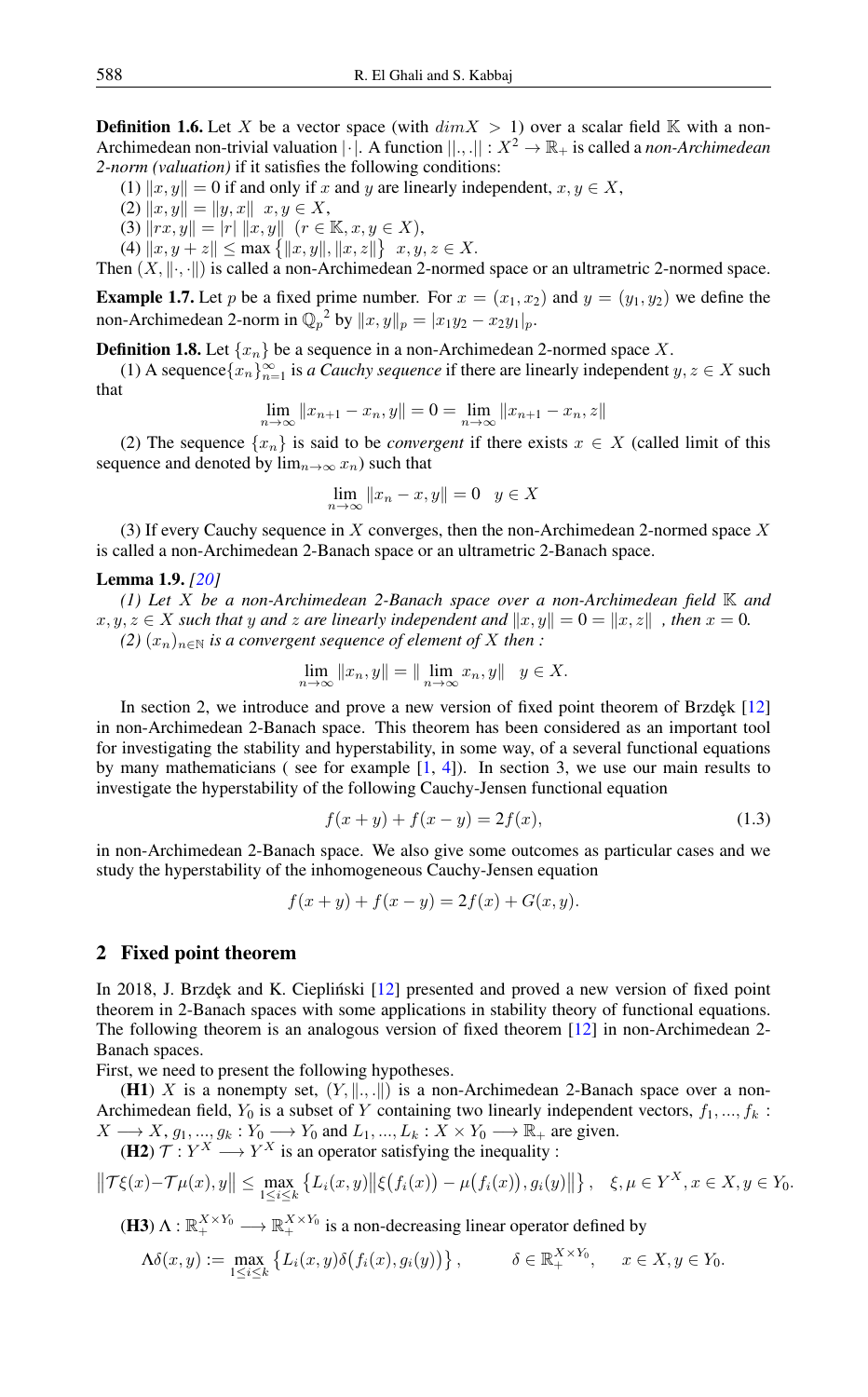<span id="page-3-8"></span>**Theorem 2.1.** Let hypotheses (*H1*)-(*H3*) are valid and let  $\varepsilon$  :  $X \times Y_0 \longrightarrow \mathbb{R}_+$  and  $\varphi$  :  $X \longrightarrow Y$ *be functions fulfilling the following two conditions*

$$
\|\mathcal{T}\varphi(x) - \varphi(x), y\| \le \varepsilon(x, y), \qquad x \in X, y \in Y_0,
$$
\n(2.1)

$$
\lim_{n \to \infty} \Lambda^n \varepsilon(x, y) = 0, \qquad x \in X, y \in Y_0.
$$
\n(2.2)

<span id="page-3-3"></span>*Then, for every*  $x \in X$ *, the limit* 

<span id="page-3-2"></span><span id="page-3-0"></span>
$$
\psi(x) = \lim_{n \to \infty} \mathcal{T}^n \varphi(x)
$$

*exists and defines a fixed point* ψ *of* T *with*

<span id="page-3-7"></span>
$$
\|\varphi(x) - \psi(x), y\| \le \sup_{n \in \mathbb{N}_0} \Lambda^n \varepsilon(x, y) = \sigma(x, y), \qquad x \in X, y \in Y_0.
$$
 (2.3)

*Moreover, if*

<span id="page-3-1"></span>
$$
(\Lambda \sigma)(x, y) \le \sup_{n \in \mathbb{N}_0} \Lambda^{n+1} \varepsilon(x, y), \qquad x \in X, x \in Y_0,
$$
\n(2.4)

*then*  $\psi$  *is a unique fixed point of*  $\mathcal T$  *satisfying [\(2.3\)](#page-3-0).* 

**Proof.** We show by induction that, for any  $n \in \mathbb{N}_0$ 

$$
\|\mathcal{T}^n\varphi(x) - \mathcal{T}^{n+1}\varphi(x), y\| \le \Lambda^n \varepsilon(x, y), \ \ x \in X, \ y \in Y_0. \tag{2.5}
$$

Indeed, it's easy to see that if  $n = 0$ , then the inequality [\(2.5\)](#page-3-1) is exactly [\(2.1\)](#page-3-2). Now, we fix  $n \in \mathbb{N}$ and suppose that [\(2.5\)](#page-3-1) hold for n, then by using the non-decreasing property of the operator  $\Lambda$ and (H2), for any  $x \in X, y \in Y_0$ , we get

$$
\left\| \mathcal{T}^{n+1} \varphi(x) - \mathcal{T}^{n+2} \varphi(x), y \right\| \leq \max_{1 \leq i \leq k} \left\{ L_i(x, y) \middle\| \mathcal{T}^n \varphi(f_i(x)) - \mathcal{T}^{n+1} \varphi(f_i(x)), g_i(y) \right\} \leq \max_{1 \leq i \leq k} \left\{ L_i(x, y) \Lambda^n \varepsilon(f_i(x), g_i(y)) \right\} = \Lambda^{n+1} \varepsilon(x, y),
$$
\n(2.6)

then [\(2.5\)](#page-3-1) holds for any  $n \in \mathbb{N}$ . Moreover, by using [\(2.2\)](#page-3-3) and (2.5), for any  $k \in \mathbb{N}$ ,  $n \in \mathbb{N}_0$  and  $x \in X$  and  $y \in Y_0$ , we have

$$
\left\| \mathcal{T}^n \varphi(x) - \mathcal{T}^{n+k} \varphi(x), y \right\| \le \max_{0 \le i \le k-1} \left\{ \left\| \mathcal{T}^{n+i} \varphi(x) - \mathcal{T}^{n+i+1} \varphi(x), y \right\| \right\}
$$
  

$$
\le \max_{0 \le i \le k-1} \left\{ \Lambda^{n+i} \varepsilon(x, y) \right\},
$$
 (2.7)

The sequence  $(T^n\varphi(x))_{n\in\mathbb{N}}$ , for each  $x \in X$ , is a Cauchy sequence. Because Y is a complete space, so this sequence is convergent and the limit  $\psi(x) = \lim_{n \to \infty} T^n \varphi(x)$  exists. Letting  $k \to \infty$  in [\(2.7\)](#page-3-4), we obtain, for any  $n \in \mathbb{N}$ ,  $x \in X$  and  $y \in Y_0$ , that :

<span id="page-3-6"></span><span id="page-3-5"></span><span id="page-3-4"></span>
$$
\|\mathcal{T}^n\varphi(x) - \psi(x), y\| \le \sup_{i \ge n} (\Lambda^i \varepsilon(x, y))
$$
  
=  $\sigma_n(x, y).$  (2.8)

For  $n = 0$ , it's easy to show that [\(2.8\)](#page-3-5) gives [\(2.3\)](#page-3-0). Moreover, by using (2.8) and ( $\mathbf{H2}$ ), we find

$$
\left\| \mathcal{T}^{n+1} \varphi(x) - \mathcal{T} \psi(x), y \right\| \leq \max_{0 \leq i \leq k} \left\{ L_i(x, y) \middle\| \mathcal{T}^n \varphi(f_i(x)) - \psi(f_i(x)), g_i(y) \right\} \n\leq \Lambda \Big( \left\| \mathcal{T}^n \varphi(x) - \psi(x), y \right\| \Big) \n\leq \Lambda \Big( \sup_{i \geq n} (\Lambda^i \varepsilon(x, y)) \Big) \n\leq \Lambda(\sigma_n(x, y)),
$$
\n(2.9)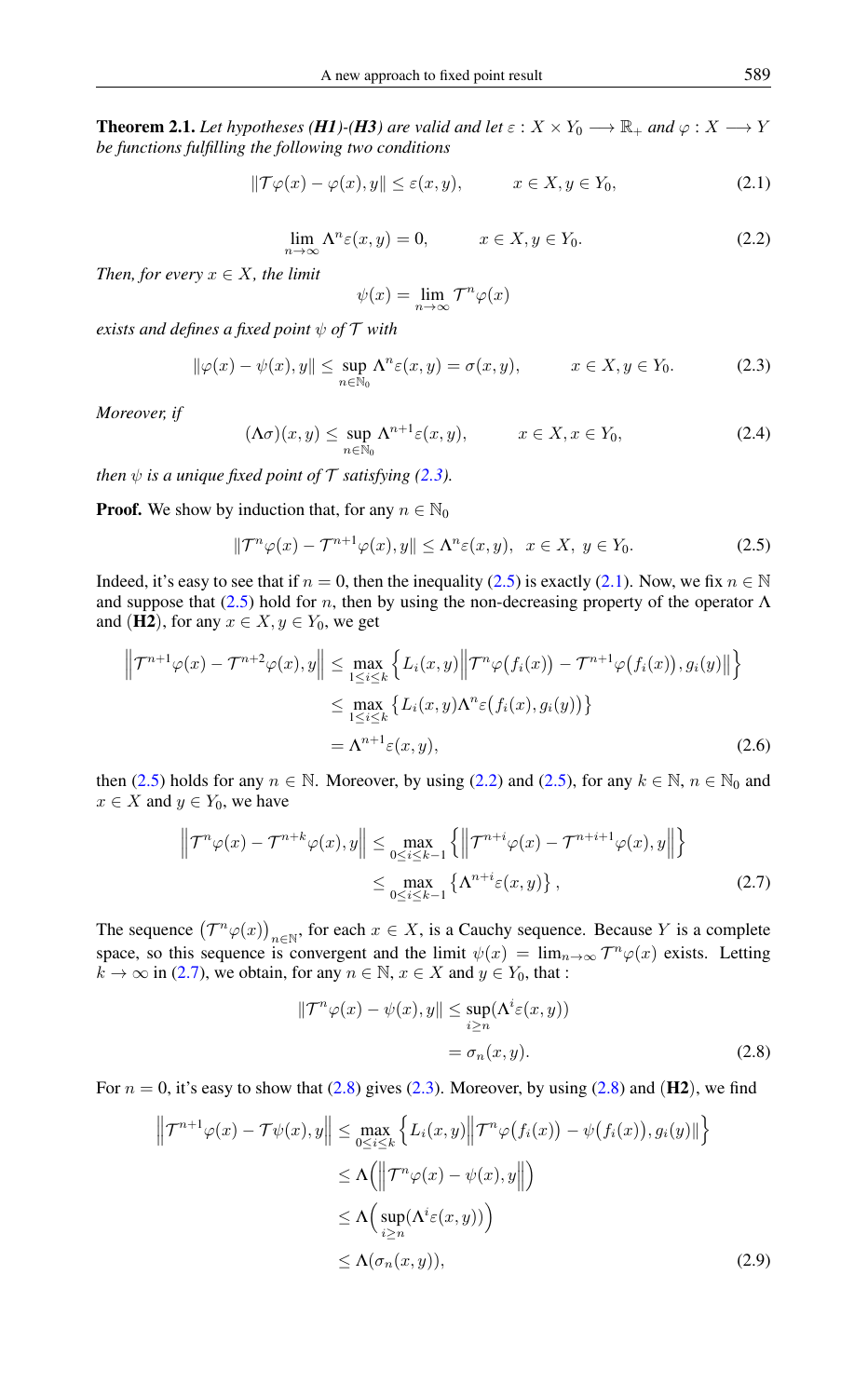for all  $n \in \mathbb{N}$ ,  $x \in X$  and  $y \in Y_0$ . Letting  $n \to \infty$  in [\(2.9\)](#page-3-6) and using [\(2.2\)](#page-3-3), we get

$$
\mathcal{T}\psi(x) = \lim_{n \to \infty} \mathcal{T}^{n+1}\varphi(x) = \psi(x)
$$

for all  $x \in X$  which means that  $\psi$  is a fixed point of the operator  $\mathcal{T}$ . Next, we will prove the uniqueness of a fixed point. To do it, we suppose that [\(2.4\)](#page-3-7) holds and there exists an other fixed point  $\chi \in Y^X$  of  $\mathcal T$  satisfying

$$
\|\varphi(x) - \chi(x), y\| \le \sup_{n \in \mathbb{N}_0} \Lambda^n \varepsilon(x, y) = \sigma(x, y), \ \ x \in X, y \in Y_0.
$$

Then, for each  $x \in X$  and  $y \in Y_0$ , we have

$$
\|\psi(x) - \chi(x), y\| \le \max \{ \|\psi(x) - \varphi(x), y\|, \|\varphi(x) - \chi(x), y\| \}.
$$

By a similar proof of [\(2.7\)](#page-3-4), we have , for any  $k \in \mathbb{N}$ ,

$$
\begin{aligned} \|\psi(x) - \chi(x), y\| &= \|\mathcal{T}^k \psi(x) - \mathcal{T}^k \chi(x), y\| \\ &\le \Lambda^k \left( \|\psi(x) - \chi(x), y\|\right) \\ &\le \Lambda^k (\sigma(x, y)) \\ &\le \sup_{n \in \mathbb{N}_0} \Lambda^{n+k} (\varepsilon(x, y)). \end{aligned}
$$

Letting  $n \to \infty$  in the previous inequality and using [\(2.2\)](#page-3-3), we obtain that  $\psi = \chi$ .

#### 3 Hyperstability results in non-Archimedean 2-Banach space

Taking  $Y_0 = Y$  and  $g_i : Y \to Y$  as identities mapping for all  $i \in \{1, 2, ..., k\}$ . In the following theorem, we use the fixed point Theorem [2.1](#page-3-8) as a basic tool to investigate the hyperstability of the Cauchy-Jensen functional equation [\(1.3\)](#page-2-0) in a non-Archimedean 2-Banach space. In the remaining part of the paper, we use X as a non empty set,  $(Y, \| \dots \|)$  a non-Archimedean 2-Banach space, and  $X'$  a non empty subset of X.

<span id="page-4-2"></span>**Theorem 3.1.** Let  $h_1, h_2: X' \times Y \to \mathbb{R}_+$  be two functions such that

$$
\mathcal{U} := \left\{ n \in \mathbb{N} : \alpha_{-} = \max\{\lambda_1(n+1)\lambda_2(n+1) - \lambda_1(2n+1)\lambda_2(2n+1)\}\right\}
$$

$$
\mathcal{U} := \left\{ n \in \mathbb{N} : \alpha_n = \max\{\lambda_1(n+1)\lambda_2(n+1), \lambda_1(2n+1)\lambda_2(2n+1)\} < 1 \right\}
$$

*where*

$$
\lambda_i(n) = \inf\{t \in \mathbb{R}_+ : h_i(nx, z) \le th_i(x, z), \ \ x \in X', z \in Y\}
$$

*for all*  $n \in \mathbb{N}$ *, where*  $i = 1, 2$  *such that* 

<span id="page-4-0"></span>
$$
\lim_{n \to \infty} \lambda_1(n) \lambda_2(n) = 0.
$$

*Suppose that*  $f : X' \to Y$  *satisfies the inequality* 

$$
||f(x+y) + f(x-y) - 2f(x), z|| \le h_1(x, z)h_2(y, z), \tag{3.1}
$$

 $\}$ 

*for all*  $x, y \in X'$  *and*  $z \in Y$  *such that*  $x + y, x - y \in X'$ . *Then*  $f$  *is a Cauchy-Jensen on*  $X'$ .

**Proof.** Replacing x by  $(m + 1)x$  and y by mx where  $x, y \in X'$  and  $m \in \mathbb{N}$  in the inequality [\(3.1\)](#page-4-0), we get

<span id="page-4-1"></span>
$$
||2f((m+1)x) - f((2m+1)x) - f(x), z|| \le h_1((m+1)x, z)h_2(mx, z), \quad x \in X', z \in Y. \tag{3.2}
$$

For each  $m \in \mathbb{N}$ , we define the operator  $\mathcal{T}_m : Y^{X'} \to Y^{X'}$  and the function  $\varepsilon_m : X' \times Y \to \mathbb{R}_+$ by

$$
\mathcal{T}_{m}\xi(x) := 2\xi((m+1)x) - \xi((2m+1)x), \ \xi \in Y^{X'}, \ x \in X', \ z \in Y, \ m \in \mathbb{N},
$$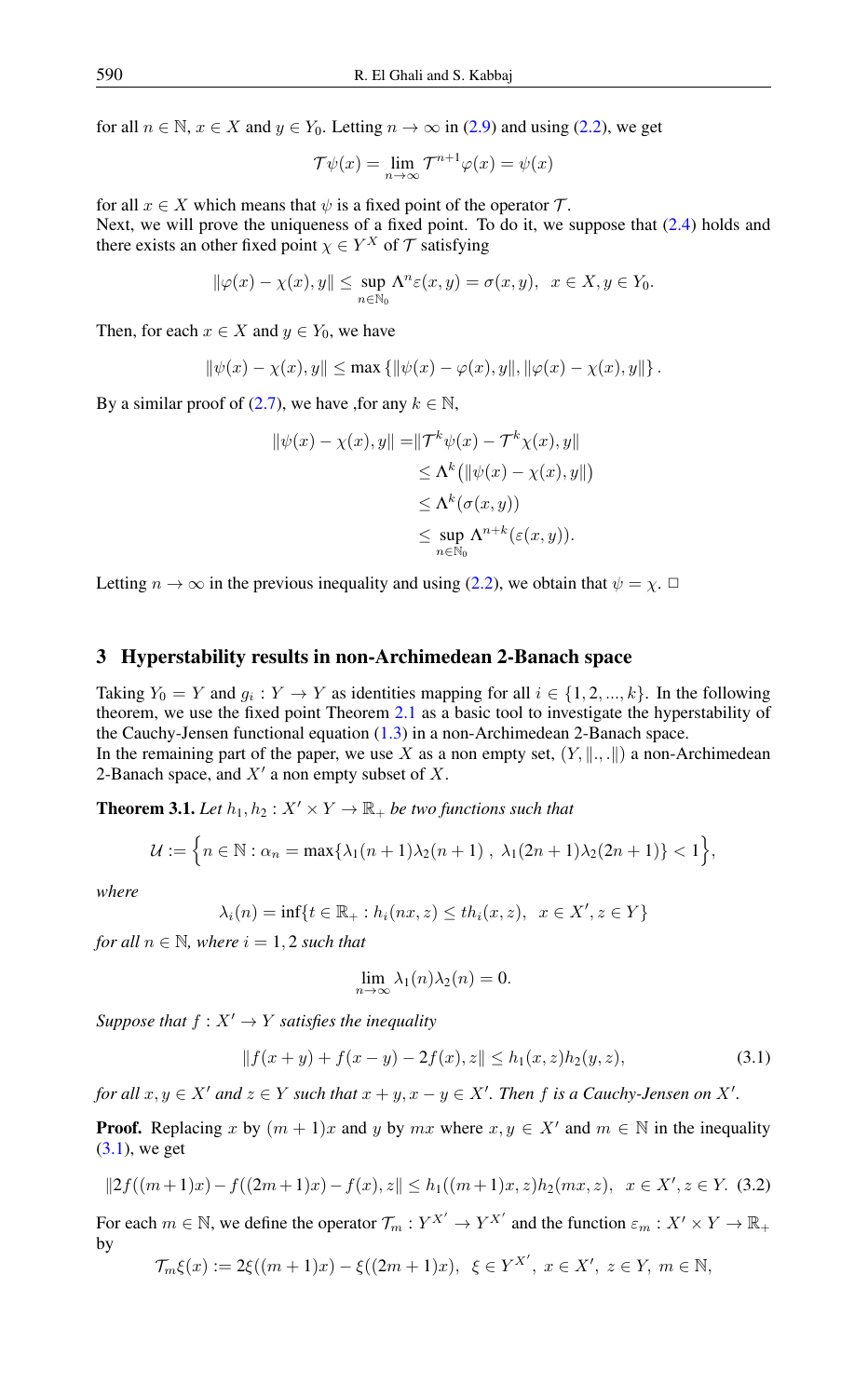$$
\varepsilon_m(x,z) := h_1((m+1)x,z)h_2(mx,z), \quad x \in X', \ z \in Y, \ m \in \mathbb{N}.
$$

For every  $x \in X'$ ,  $z \in Y$  and  $m \in \mathbb{N}$ , the inequality [\(3.2\)](#page-4-1) becomes

$$
\|\mathcal{T}_{m}f(x) - f(x), z\| \le \varepsilon_m(x, z) \quad x \in X', \ z \in Y.
$$

Furthermore, for every  $\xi, \mu \in Y^{X'}$ ,  $x \in X'$ ,  $z \in Y$  and  $m \in \mathbb{N}$ , we have

$$
\begin{aligned} \|\mathcal{T}_m\xi(x) - \mathcal{T}_m\mu(x), z\| &= \|2\xi((m+1)x) - \xi((2m+1)x) - 2\mu((m+1)x) + \mu((2m+1)x), z\| \\ &\leq \max\left\{2\|\xi((m+1)x) - \mu((m+1)x), z\|, \|\xi((2m+1)x) - \mu((2m+1)x), z\|\right\} \\ &\leq \max\left\{\|\xi((m+1)x) - \mu((m+1)x), z\|, \|\xi((2m+1)x) - \mu((2m+1)x), z\|\right\}. \end{aligned}
$$

It brings us to define the operator  $\Lambda_m : \mathbb{R}_+^{X' \times Y} \to \mathbb{R}_+^{X' \times Y}$  by

$$
\Lambda_m \delta(x, z) := \max \left\{ \delta((m+1)x, z), \delta((2m+1)x, z) \right\}, \ \delta \in \mathbb{R}_+^{X' \times Y}, \ x \in X', z \in Y.
$$

Therefore, for each  $m \in \mathbb{N}$ , the operator  $\Lambda := \Lambda_m$  has the form described in (H3) with  $k = 2$ ,  $f_1(x) = (m+1)x$ ,  $f_2(x) = (2m+1)x$ ,  $L_1(x, z) = L_2(x, z) = 1$ ,  $g_i = Id_Y, i = 1, 2$  for all  $x \in X'$  and  $z \in Y$ . Observe that

<span id="page-5-1"></span><span id="page-5-0"></span>
$$
\varepsilon_m(x, z) \le \lambda_1(m+1)\lambda_2(m)h_1(x, z)h_2(x, z),\tag{3.3}
$$

for all  $x \in X'$  and  $z \in Y$ . By induction, we will show that for each  $n \in \mathbb{N}_0$ , we have

$$
\Lambda_m^n \varepsilon_m(x, z) \le \lambda_1(m+1)\lambda_2(m)\alpha_m^n h_1(x, z)h_2(x, z), \quad x \in X', z \in Y. \tag{3.4}
$$

for all  $m \in \mathcal{U}$ . For  $n = 0$ , it's obvious to see that [\(3.4\)](#page-5-0) is exactly [\(3.3\)](#page-5-1). We fix  $k \in \mathbb{N}$  and assume that [\(3.4\)](#page-5-0) holds for  $n = k$ . Then, using the non-decreasing of  $\Lambda_m$ , we have

$$
\Lambda_m^{k+1} \varepsilon_m(x, z) = \Lambda_m(\Lambda_m^k \varepsilon_m(x, z))
$$
  
=  $\max{\Lambda_m^k \varepsilon_m((m+1)x, z), \Lambda_m^k \varepsilon_m((2m+1)x, z)}$   
=  $\lambda_1(m+1)\lambda_2(m)\alpha_m^k \max{\{h_1((m+1)x, z)h_2((m+1)x, z), h_1((2m+1)x, z)h_2((2m+1)x, z)\}}$   
 $\leq \lambda_1(m+1)\lambda_2(m)\alpha_m^k h_1(x, z)h_2(x, z) \max{\lambda_1(m+1)\lambda_2(m+1), \lambda_1(2m+1)\lambda_2(2m+1)}$   
=  $\lambda_1(m+1)\lambda_2(m)\alpha_m^{k+1} h_1(x, z)h_2(x, z),$ 

for all  $x \in X'$  and  $z \in Y$ . Letting  $n \to \infty$  in [\(3.4\)](#page-5-0), we get

$$
\lim_{n \to \infty} \Lambda^n_m \varepsilon_m(x, z) = 0
$$

for all  $x \in X'$ ,  $z \in Y$  and all  $m \in U$ . Then, according to Theorem [2.1,](#page-3-8) there exists, for each  $m \in \mathcal{U}$ , a fixed point  $J_m$  of  $\mathcal{T}_m$  such that

$$
||f(x) - J_m(x), z|| \le \sup_{n \in \mathbb{N}_0} \Lambda_m^n \varepsilon_m(x, z), \tag{3.5}
$$

for all  $x \in X'$  and all  $z \in Y$  and

<span id="page-5-2"></span>
$$
\lim_{n \to \infty} \mathcal{T}_m^n f(x) = J_m(x), \ \ x \in X'. \tag{3.6}
$$

Next, we will show, by induction, that for each  $n \in \mathbb{N}_0$ 

$$
\|\mathcal{T}_{m}^{n} f(x+y) + \mathcal{T}_{m}^{n} f(x-y) - 2\mathcal{T}_{m}^{n} f(x), z\| \leq \alpha_{m}^{n} h_{1}(x, z) h_{2}(y, z), \tag{3.7}
$$

for all  $x, y, x - y, x + y \in X', z \in Y$  and all  $m \in \mathcal{U}$ .

Since the case  $n = 0$  is just [\(3.1\)](#page-4-0), we fix  $k \in \mathbb{N}$  and suppose that [\(3.7\)](#page-5-2) holds for  $n = k$ . Then, for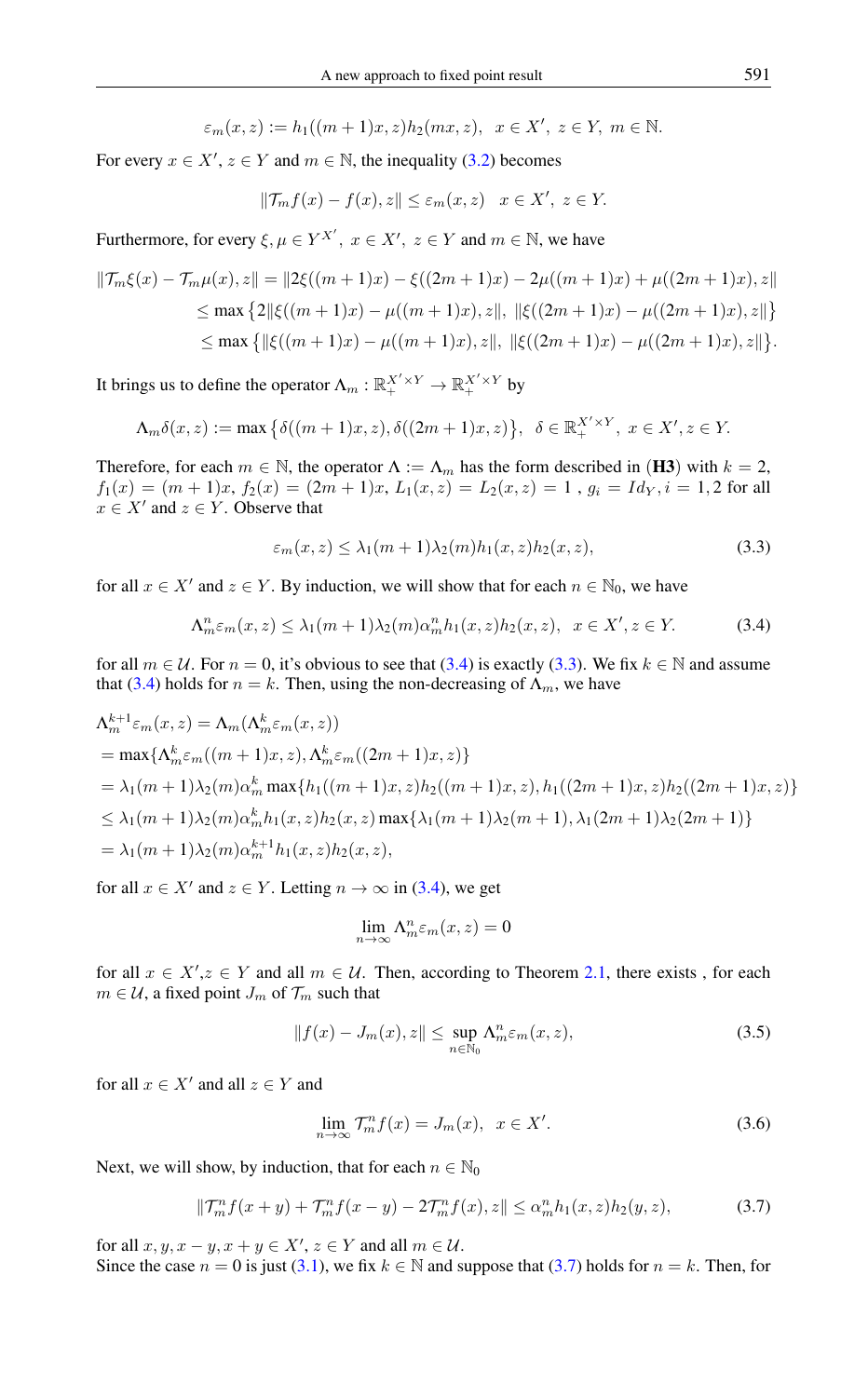all  $x, y \in X'$  such that  $x - y, x + y \in X'$  and  $z \in Y$  we have

$$
\|\mathcal{T}_{m}^{k+1}f(x+y)+\mathcal{T}_{m}^{k+1}f(x-y)-2\mathcal{T}_{m}^{k+1}f(x),z\|
$$
  
\n
$$
=\|\mathcal{T}_{m}\left(\mathcal{T}_{m}^{k}f(x+y)\right)+\mathcal{T}_{m}\left(\mathcal{T}_{m}^{k}f(x-y)\right)-2\mathcal{T}_{m}\left(\mathcal{T}_{m}^{k}f(x)\right),z\|
$$
  
\n
$$
=\|2\mathcal{T}_{m}^{k}f((m+1)(x+y))-\mathcal{T}_{m}^{k}f((2m+1)(x+y))+2\mathcal{T}_{m}^{k}f((m+1)(x-y))
$$
  
\n
$$
-\mathcal{T}_{m}^{k}f((2m+1)(x-y))-4\mathcal{T}_{m}^{k}f((m+1)x)+2\mathcal{T}_{m}^{k}f((2m+1)x),z\|
$$
  
\n
$$
\leq \max\{2\|\mathcal{T}_{m}^{k}f((m+1)(x+y))+\mathcal{T}_{m}^{k}f((m+1)(x-y))-2\mathcal{T}_{m}^{k}f((m+1)x),z\|;
$$
  
\n
$$
\|\mathcal{T}_{m}^{k}f((2m+1)(x+y))+\mathcal{T}_{m}^{k}f((2m+1)(x-y))-2\mathcal{T}_{m}^{k}f((2m+1)x),z\|;
$$
  
\n
$$
\leq \max\{\|\mathcal{T}_{m}^{k}f((m+1)(x+y))+\mathcal{T}_{m}^{k}f((m+1)(x-y))-2\mathcal{T}_{m}^{k}f((m+1)x),z\|;
$$
  
\n
$$
\|\mathcal{T}_{m}^{k}f((2m+1)(x+y))+\mathcal{T}_{m}^{k}f((2m+1)(x-y))-2\mathcal{T}_{m}^{k}f((2m+1)x),z\|;
$$
  
\n
$$
\leq \alpha_{m}^{k}\max\{h_{1}((m+1)x,z)h_{2}((m+1)y,z);h_{1}((2m+1)x,z)h_{2}((2m+1)y,z)\}
$$
  
\n
$$
\leq \alpha_{m}^{k}h_{1}(x,z)h_{2}(y,z)\max\{\lambda_{1}(m+1)\lambda_{2}(m+1); \lambda_{1}(2m+1)\lambda_{2}(2m+1)\}
$$
  
\n
$$
= \alpha_{m}^{k+1}h_{
$$

Thus, we have shown that [\(3.7\)](#page-5-2) holds for every  $n \in \mathbb{N}_0$ . Letting  $n \to \infty$  in (3.7), we obtain, for each  $m \in \mathcal{U}$ , that

$$
J_m(x + y) + J_m(x - y) = 2J_m(x), \quad x, x + y, x - y \in X'.
$$

In this way, we find a sequence  $\{J_m\}_{m\in\mathcal{U}}$  of a Cauchy-Jensen functions on  $X'$  such that

$$
||f(x) - J_m(x), z|| \le \sup_{n \in \mathbb{N}} \{ \lambda_1(m+1)\lambda_2(m)\alpha_m^n h_1(x, z)h_2(x, z) \}, \ \ x \in X', z \in Y
$$

It follows, with  $m \to \infty$ , that f is Cauchy-Jensen on  $X'$ .  $\Box$ 

By similar method, we prove the following theorem.

<span id="page-6-3"></span>**Theorem 3.2.** Let  $h: X' \times Y \to \mathbb{R}_+$  be a function such that

$$
\mathcal{U} := \{ n \in \mathbb{N} : \alpha_n = \max \{ \lambda(n+1) , \lambda(n) \} < 1 \} \neq \emptyset,
$$

*where*

$$
\lambda(n):=\inf\{t\in\mathbb{R}_+: h(nx,z)\leq th(x,z),\;\;x\in X',\;z\in Y\}
$$

*for all*  $n \in \mathbb{N}$  *such that* 

<span id="page-6-1"></span><span id="page-6-0"></span>
$$
\lim_{n \to \infty} \lambda(n) = 0.
$$

*Suppose that*  $f : X' \to Y$  *satisfies the inequality* 

$$
|| f(x + y) + f(x - y) - 2f(x), z|| \le h(x, z) + h(y, z),
$$
\n(3.8)

*for all*  $x, y \in X'$  such that  $x + y, x - y \in X'$  and  $z \in Y$ . Then f is a Cauchy-Jensen on X'.

**Proof.** Replacing x by  $(m + 1)x$  and y by  $mx$  for  $m \in \mathbb{N}$  in [\(3.8\)](#page-6-0), we get

$$
||2f((m+1)x) - f((2m+1)x) - f(x), z|| \le h((m+1)x, z) + h(mx, z), \tag{3.9}
$$

for all  $x \in X'$  and  $z \in Y$ . For each  $m \in \mathcal{U}$ , we define the operator  $\mathcal{T}_m : Y^{X'} \to Y^{X'}$  by

<span id="page-6-2"></span>
$$
\mathcal{T}_{m}\xi(x) := 2\xi((m+1)x) - \xi((2m+1)x), \quad \xi \in Y^{X'}, \ x \in X'.
$$

Further, putting

$$
\varepsilon_m(x, z) = h((m+1)x, z) + h((m+1)x, z) \le (\lambda(m+1) + \lambda(m))h(x, z),
$$
 (3.10)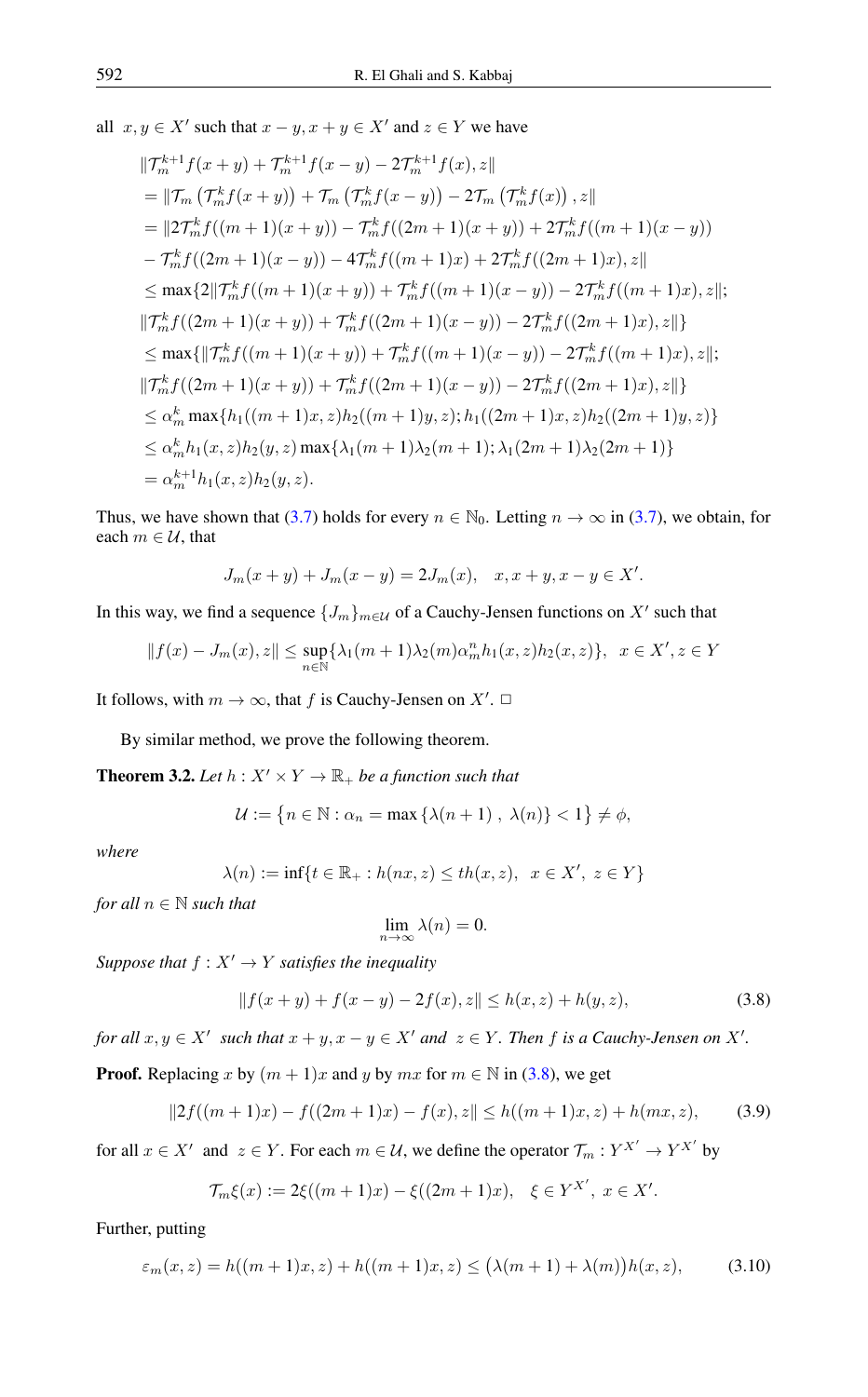for all  $x \in X'$  and  $z \in Y$ , then the inequality [\(3.9\)](#page-6-1) takes the form

$$
||\mathcal{T}_{m}f(x) - f(x), z|| \leq \varepsilon_{m}(x, z), \quad x \in X', \ z \in Y.
$$

For each  $m \in \mathcal{U}$ , the operator  $\Lambda_m : \mathbb{R}_+^{X' \times Y} \to \mathbb{R}_+^{X' \times Y}$  which is defined by

$$
\Lambda_m \delta(x) = \max \{ \delta((m+1)x, z) , \delta(mx, z) \}, \delta \in \mathbb{R}_+^{X' \times Y}, x \in X', z \in Y
$$

has the form described in (H3) with  $k = 2$  and

$$
f_1(x) = (m+1)x
$$
,  $f_2(x) = mx$ ,  $L_1(x, z) = L_2(x, z) = 1$ 

for all  $x \in X'$ . Moreover, for every  $\xi, \mu \in Y^{X'}$ ,  $x \in X'$  and  $z \in Y$ , we have

$$
\|\mathcal{T}_m\xi(x) - \mathcal{T}_m\mu(x), z\|
$$
  
=  $||2\xi((m+1)x) - \xi((2m+1)x) - 2\mu((m+1)x) + \mu((2m+1)x), z||$   
 $\leq \max \{2||\xi((m+1)x, z) - \mu((m+1)x, z)||, ||\xi((2m+1)x, z) - \mu((2m+1)x, z)||\}$   
 $\leq \max \{||\xi((m+1)x, z) - \mu((m+1)x, z)||, ||\xi((2m+1)x, z) - \mu((2m+1)x, z)||\}.$ 

So, (H2) is valid. Also, by using mathematical induction on  $n \in \mathbb{N}_0$ , we will show, for each  $x \in X'$  and  $z \in Y$ , that

<span id="page-7-0"></span>
$$
\Lambda^n_m \varepsilon_m(x, z) \le \left(\lambda(m+1) + \lambda(m)\right) \alpha^n_m h(x, z),\tag{3.11}
$$

where  $\alpha_m := \max \{ \lambda(m+1), \lambda(m) \}$  for all  $m \in \mathcal{U}$ . From [\(3.10\)](#page-6-2), we obtain that the inequality [\(3.11\)](#page-7-0) holds for  $n = 0$ . Next, we will assume that (3.11) holds for  $n = k$ , where  $k \in \mathbb{N}$ . Then we have

$$
\Lambda_m^{k+1} \varepsilon_m(x, z) = \Lambda_m(\Lambda_m^k \varepsilon_m(x, z)) = \max \left\{ \Lambda_m^k \varepsilon_m((m+1)x, z) , \Lambda_m^k \varepsilon_m(mx, z) \right\}
$$
  
\n
$$
\leq (\lambda(m+1) + \lambda(m)) \alpha_m^k \max \left\{ \varphi((m+1)x, z) , \varphi(mx, z) \right\}
$$
  
\n
$$
\leq (\lambda(m+1) + \lambda(m)) \alpha_m^{k+1} \varphi(x, z), \quad x \in X_0', \ z \in Y.
$$

This shows that [\(3.11\)](#page-7-0) holds for  $n = k + 1$ . Now we can conclude that the inequality (3.11) holds for all  $n \in \mathbb{N}_0$ . From [\(3.11\)](#page-7-0), we obtain

$$
\lim_{n \to \infty} \Lambda^n \varepsilon_m(x, z) = 0,
$$

for all  $x \in X'$ ,  $z \in Y$  and all  $m \in U$ . Hence, according to Theorem [2.1,](#page-3-8) there exists, for each  $m \in \mathcal{U}$ , a unique solution  $J_m : X' \to Y$  of the equation

$$
J_m(x) = J_m((m+1)x) - 2J_m((2m+1)x), \quad x \in X', \tag{3.12}
$$

such that

$$
||f(x) - J_m(x), z|| \le \sup_{n \in \mathbb{N}_0} \left\{ \left( \lambda(m+1) + \lambda(m) \right) \alpha_m^n h(x, z) \right\}, \quad x \in X', \ z \in Y. \tag{3.13}
$$

Moreover,

<span id="page-7-1"></span>
$$
J_m(x) := \lim_{n \to \infty} \left( \mathcal{T}_m^n f \right)(x)
$$

for all  $x \in X'$ . Now, we show that

$$
\|\mathcal{T}_{m}^{n} f(x+y) + \mathcal{T}_{m}^{n} f(x-y) - 2\mathcal{T}_{m}^{n} f(x), z\| \leq \alpha_{m}^{n} \left( h(x, z) + h(y, z) \right) \tag{3.14}
$$

for every  $z \in Y$ ,  $x, y \in X'$  such that  $x + y$ ,  $x - y \in X'$  and  $n \in \mathbb{N}_0$ . Since the case  $n = 0$  is just [\(3.8\)](#page-6-0), take  $k \in \mathbb{N}$  and assume that [\(3.14\)](#page-7-1) holds for  $n = k$ , where  $k \in \mathbb{N}$  and every  $x, y \in X'$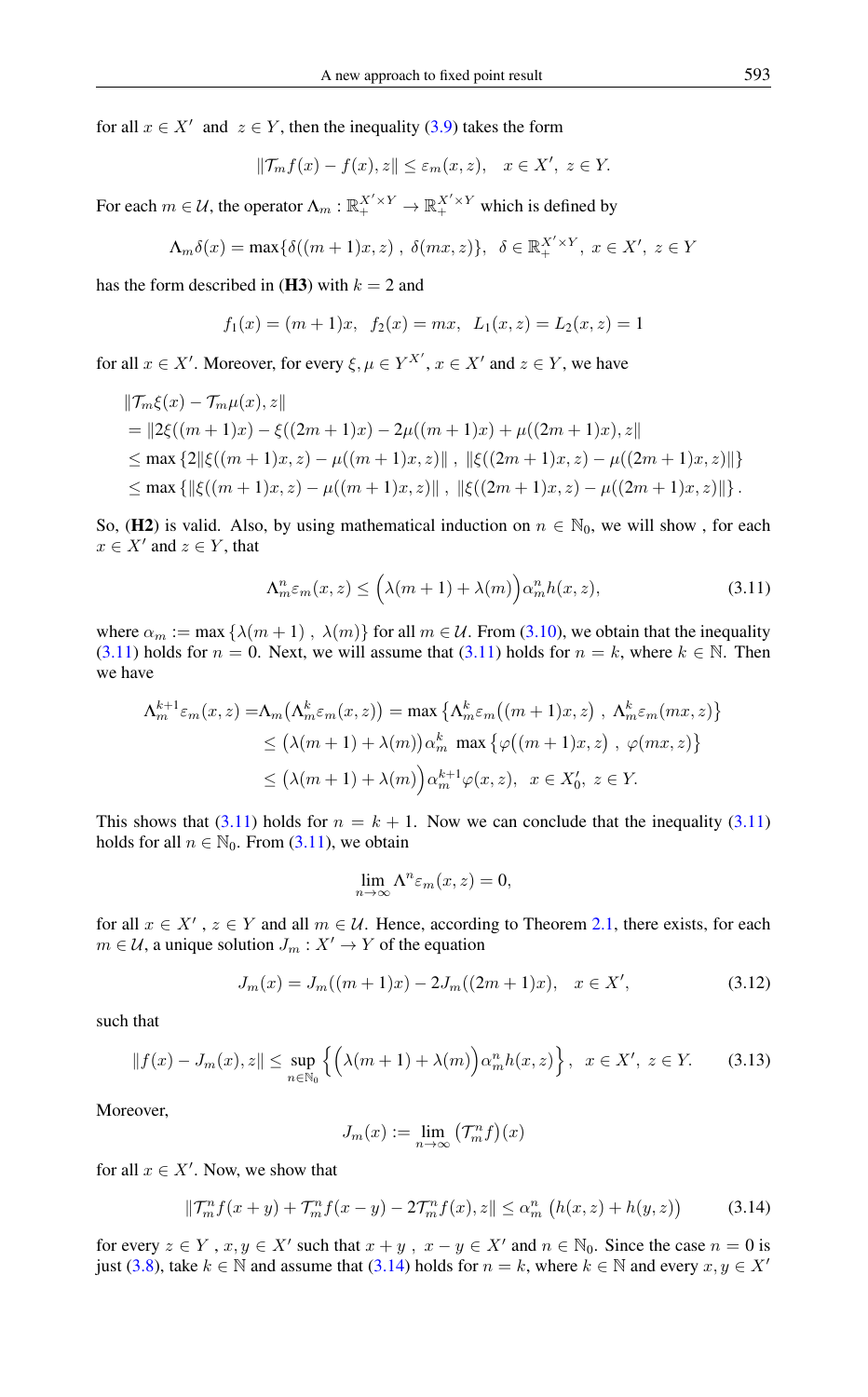such that  $x + y$ ,  $x - y \in X'$ . Then

$$
\begin{split}\n&\|\mathcal{T}_{m}^{k+1}f(x+y)+\mathcal{T}_{m}^{k+1}f(x-y)-2\mathcal{T}_{m}^{k+1}f(x),z\| \\
&= \left\|\mathcal{T}_{m}\left(\mathcal{T}_{m}^{k}f(x+y)\right)+\mathcal{T}_{m}\left(\mathcal{T}_{m}^{k}f(x-y)\right)-2\mathcal{T}_{m}\left(\mathcal{T}_{m}^{k}f(x)\right),z\right\| \\
&= \left\|\left(2\mathcal{T}_{m}^{k}f\left((m+1)(x+y)\right)-\mathcal{T}_{m}^{k}f\left((2m+1)(x+y)\right)+2\mathcal{T}_{m}^{k}f\left((m+1)(x-y)\right) \\
&-\mathcal{T}_{m}^{k}f\left((2m+1)(x-y)\right)-4\mathcal{T}_{m}^{k}f\left((m+1)x\right)+2\mathcal{T}_{m}^{k}f\left((2m+1)x\right),z \\
&\leq \max\left\{2\left\|\mathcal{T}_{m}^{k}f\left((m+1)(x+y)\right)+\mathcal{T}_{m}^{k}f\left((m+1)(x-y)\right)-2\mathcal{T}_{m}^{k}f\left((m+1)x\right),z\right\|,\\ \left\|\mathcal{T}_{m}^{k}f\left((2m+1)(x+y)\right)+\mathcal{T}_{m}^{k}f\left((2m+1)(x-y)\right)-2\mathcal{T}_{m}^{k}f\left((2m+1)x\right),z\right\| \\
&\leq \max\left\{\left\|\mathcal{T}_{m}^{k}f\left((m+1)(x+y)\right)+\mathcal{T}_{m}^{k}f\left((m+1)(x-y)\right)-2\mathcal{T}_{m}^{k}f\left((m+1)x\right),z\right\|,\\ \left\|\mathcal{T}_{m}^{k}f\left((2m+1)(x+y)\right)+\mathcal{T}_{m}^{k}f\left((2m+1)(x-y)\right)-2\mathcal{T}_{m}^{k}f\left((2m+1)x\right),z\right\| \\
&\leq \max\left\{\alpha_{m}^{k}\left(h\left((m+1)x,z\right)+h\left((m+1)y,z\right)\right),\alpha_{m}^{k}\left(h\left((2m+1)x,z\right)+h\left((2m+1)y,z\right)\right)\right\} \\
&\leq \alpha_{m}^{k} \max\left\{\lambda(m+1),\lambda(2m+1)\right\}\left(h(x,z)+h(y,z)\
$$

Thus, by induction we have shown that [\(3.14\)](#page-7-1) holds for every  $n \in \mathbb{N}_0$ . Letting  $n \to \infty$  in (3.14), we obtain that

$$
J_m(x + y) + J_m(x - y) = 2J_m(x),
$$

for all  $x, y \in X'$  such that  $x + y, x - y \in X'$ . In this way, we obtain a sequence  $\{J_m\}_{m \in \mathcal{U}}$  of Cauchy-Jensen functions on  $X'$  such that

$$
||f(x) - J_m(x), z|| \le \sup_{n \in \mathbb{N}_0} \left\{ \left( \lambda(m+1) + \lambda(2m+1) \right) \alpha_m^n h(x, z) \right\}, \quad x \in X', \ z \in Y.
$$

It implies that

$$
||f(x) - J_m(x), z|| \leq (\lambda(m+1) + \lambda(2m+1))\alpha_m^n h(x, z), \quad x \in X', \ z \in Y.
$$

It follows, with  $m \to \infty$ , that f is a Cauchy-Jensen on X'.

#### 4 Consequences

In this section, we assume that  $X' = X_0 = X \setminus \{0\}$ . According the Theorem [3.1](#page-4-2) and Theorem [3.2,](#page-6-3) we derive the following two corollaries.

<span id="page-8-1"></span>**Corollary 4.1.** *Let*  $(X, \|\cdot\|_X)$  *be a normed space and*  $(Y, \|\cdot\|_X)$  *be a non-Archimedean 2-Banach space, s be a fixed element in Y and let*  $c \ge 0$ *,*  $r \ge 0$ *,p*, $q \in \mathbb{R}$  *such that*  $p + q < 0$ *. Suppose that*  $f: X' \to Y$  *is a function satisfying the inequality* 

$$
|| f(x+y) + f(x-y) - 2f(x), z|| \le c ||x||_X^p ||y||_X^q ||z, s||^r,
$$
\n(4.1)

*for all*  $x, y \in X'$  *such that*  $x + y, x - y \in X'$  *and*  $z \in Y$ *. Then f is a Cauchy-Jensen on* X'*.* 

*Proof.* The proof follows from Theorem [3.1](#page-4-2) by taking  $h_1, h_2 : X' \times Y \to \mathbb{R}_+$  as follows:

<span id="page-8-0"></span>
$$
h_1(x, z) = c_1 ||x||_X^p ||z, s||^{r_1}
$$

and

$$
h_2(y,z)=c_2\|y\|_X^q\|z,s\|^{r_2}
$$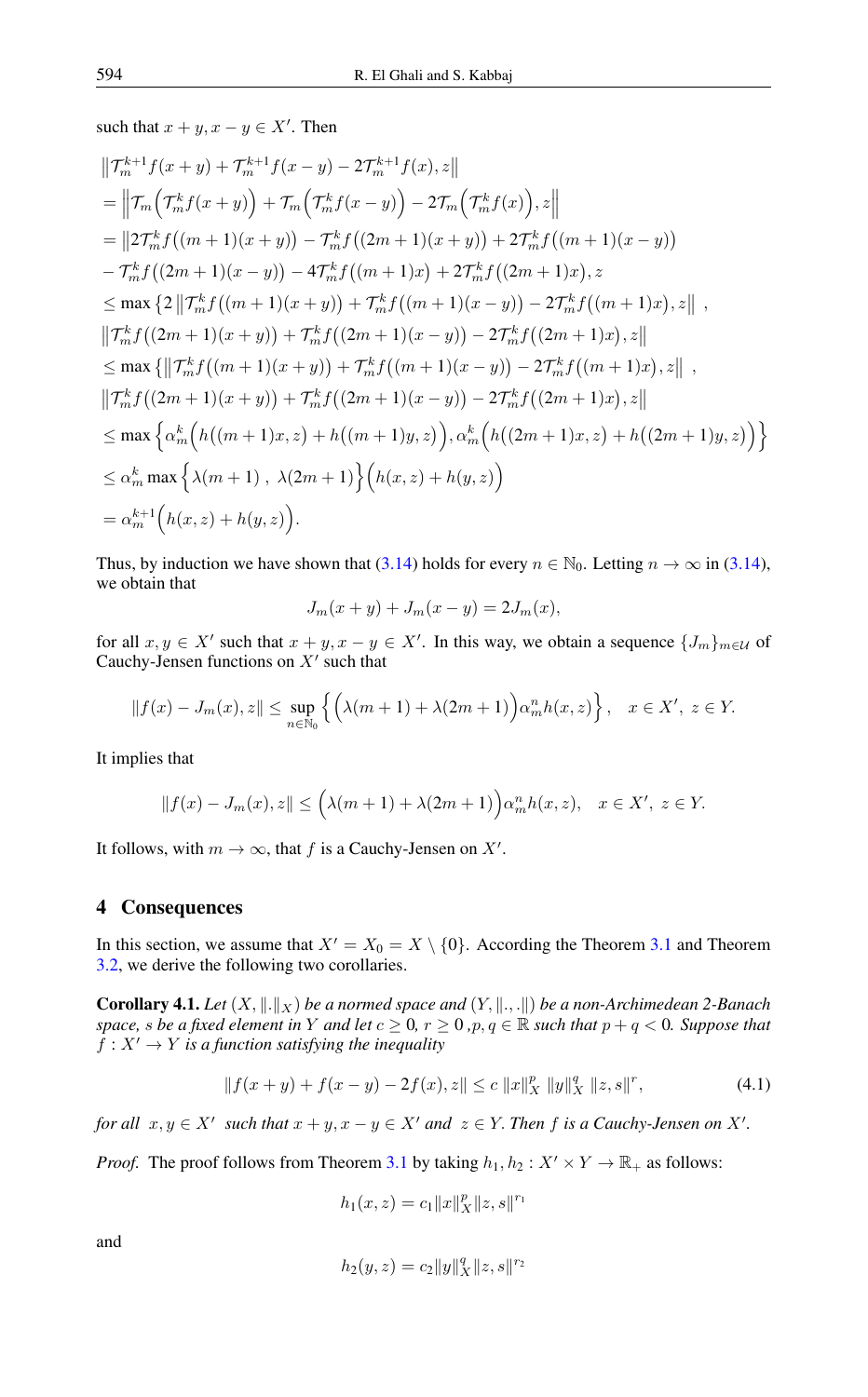for all  $x, y \in X'$  and all  $z \in Y$ , where  $c_1, c_2 \in \mathbb{R}_+$ ,  $r_1, r_2 \in \mathbb{R}$  and  $p, q \in \mathbb{R}$  such that  $r_1+r_2 \geq 0$ and  $p + q < 0$ .

For each 
$$
m \in \mathbb{N}
$$
, we define  $\lambda_1(m)$  as in Theorem 3.1

$$
\lambda_1(m) = \inf \{ t \in \mathbb{R}_+ : h_1(mx, z) \le t \ h_1(x, z) \}, \ x \in X', \ z, s \in Y
$$
  
= 
$$
\inf \{ t \in \mathbb{R}_+ : c_1 m^p ||x||_X^p ||z, s||^{r_1} \le tc_1 ||x||_X^p ||z, s||^{r_1} \}, \ x \in X', \ z, s \in Y
$$
  
= 
$$
m^p.
$$

Also, for  $m \in \mathbb{N}$ , we have  $\lambda_2(m) = m^q$ . Therefore,

$$
\lim_{m \to \infty} \lambda_1(m+1)\lambda_2(m) = \lim_{m \to \infty} (m+1)^p(m)^q = \lim_{m \to \infty} (m+1)^{p+q} = 0.
$$

Furthermore, we get

$$
\alpha_m = \max \left\{ \lambda_1(m+1)\lambda_2(m+1) , \lambda_1(2m+1)\lambda_2(2m+1) \right\}
$$
  
= max  $\{(m+1)^{p+q}, (2m+1)^{p+q}\}$   
=  $(m+1)^{p+q}$ .

Then  $U$  is a non empty set. According to Theorem [3.1,](#page-4-2) f is a Cauchy-Jensen on  $X'$ .

By a similar method, we can prove the following corollary as a particular case of Theorem [3.2](#page-6-3) where  $h(x, z) = c \|x\|_X^p \|z, s\|^r$  with  $c \ge 0$  ,  $p < 0$  , and  $r \ge 0$ .

**Corollary 4.2.** *Let*  $(X, \|.\|_X)$  *be a normed space and*  $(Y, \|., . \|)$  *be a non-Archimedeen 2-Banach space, s be a fixed element in Y and let*  $c \geq 0$ *,*  $p < 0$ *,*  $r \geq 0$  *and*  $f : X' \rightarrow Y$  *satisfy* 

$$
|| f(x + y) + f(x - y) - 2f(x), z|| \le c (||x||_X^p + ||y||_X^p) ||z, s||^r,
$$

*for all*  $x, y \in X'$  such that  $x + y, x - y \in X'$  and  $z \in Y$  . Then  $f$  is a Cauchy-Jensen on  $X'$ .

In the following two corollaries, we discuss the hyperstability of the inhomogeneous Cauchy-Jensen functional equation.

**Corollary 4.3.** *Let*  $(X, \|\cdot\|_X)$  *be a normed space and*  $(Y, \|\cdot\|_X)$  *be a non-Archimedean 2-Banach space, s be a fixed element in* Y *and let*  $G: X'^2 \rightarrow Y$  *such that*  $G(x_0, y_0) \neq 0$  *for some*  $x_0, y_0 \in X'$  and

<span id="page-9-0"></span>
$$
||G(x,y),z|| \le c ||x||_X^p ||y||_X^q ||z,s||^r,
$$
\n(4.2)

*for all*  $x, y \in X'$  *such that*  $x+y, x-y \in X'$  *and*  $z \in Y$  *where*  $c \ge 0$ ,  $p, q \in \mathbb{R}$  *such that*  $p+q < 0$ *. Then the functional equation*

$$
g(x + y) + g(x - y) = 2g(x) + G(x, y),
$$
\n(4.3)

*for all*  $x, y \in X'$  *with*  $x + y, x - y \in X'$ *, has no solution in the class of functions*  $g: X \to Y$ *.* 

*Proof.* Suppose that  $f : X \to Y$  is a solution to [\(4.3\)](#page-9-0). Then

$$
|| f(x + y) + f(x - y) - 2f(x), z|| = ||2f(x) + G(x, y) - 2f(x), z||
$$
  
= ||G(x, y), z||  

$$
\leq c ||x||_X^p ||y||_X^q ||z, s||^r, \quad x, y, \in X', \quad z \in Y.
$$

Consequently, by Theorem [3.1,](#page-4-2)  $f$  is a Cauchy-Jensen on  $X'$ , whence

 $G(x_0, y_0) = f(x_0 + y_0) + f(x_0 - y_0) - 2f(x_0) = 0,$ 

which is a contradiction.

 $\Box$ 

 $\Box$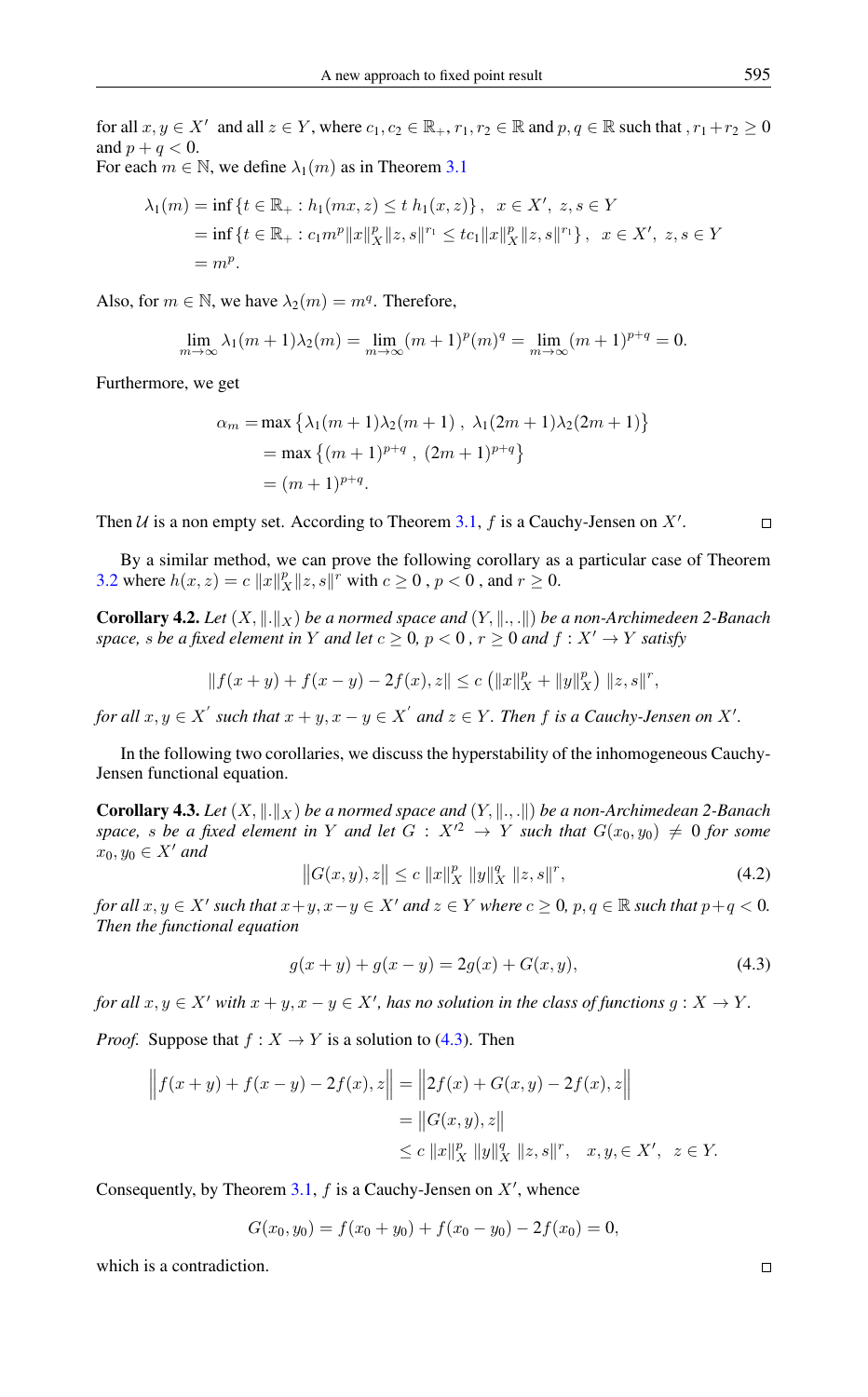**Corollary 4.4.** Let  $(X, \|\cdot\|_X)$  be a normed space and  $(Y, \|\cdot\|_X)$  be a non-Archimedean 2-Banach *space, s be a fixed element in Y and*  $p, q \in \mathbb{R}$  *such that*  $p + q < 0$ *. Assume that*  $G: X'^2 \to Y$ *and*  $f: X' \to Y$  *satisfy the inequality* 

$$
|| f(x + y) + f(x - y) - 2f(x) - G(x, y), z|| \le c ||x||_X^p ||y||_X^q ||z, s||^r,
$$
 (4.4)

*for all*  $x, y \in X'$  *with*  $x + y, x - y \in X'$  *and*  $z \in Y$ *. If the functional equation* 

<span id="page-10-16"></span><span id="page-10-15"></span>
$$
f(x+y) + f(x-y) = 2f(x) + G(x, y), \quad x, y \in X',
$$
\n(4.5)

*has a solution*  $f_0: X' \to Y$ *, then*  $f$  *is a solution of functional equation* [4.5](#page-10-15) *on*  $X'$ *.* 

*Proof.* From [\(4.4\)](#page-10-16), we get that the function  $K : X' \to Y$  defined by  $K := f - f_0$  satisfies [\(4.1\)](#page-8-0). Consequently, Corollary [4.1](#page-8-1) implies that  $K$  is a Cauchy-Jensen on  $X'$ . Therefore,

$$
f(x + y) + f(x - y) - 2f(x) - G(x, y) = K(x + y) + f_0(x + y) + K(x - y) + f_0(x - y)
$$
  
- 2K(x) - 2f<sub>0</sub>(x) - G(x, y)  
= 0.

for all  $x, y \in X'$  with  $x + y, x - y \in X'$ . Which means f is a solution of functional equation [4.5](#page-10-15) on  $X'$ .  $\Box$ 

## <span id="page-10-0"></span>References

- <span id="page-10-13"></span>[1] L. Aiemsomboon, W. Sintunavarat, On generalized hyperstability of a general linear equation, *Acta Math. Hungar.* 149, 413–422 (2016),
- <span id="page-10-4"></span>[2] M. Almahalebi and S. Kabbaj, Hyperstability of Cauchy-Jensen type functional equation, *Advances in Research.* 2 (12), 1017–1025 (2014).
- [3] M. Almahalebi, On the stability of a generalization of Jensen functional equation, *Acta Math. Hungar.* 154 (1) 187–198 (2018).
- <span id="page-10-14"></span>[4] M. Almahalebi, Stability of a generalization of Cauchy's and the quadratic functional equations, *J. Fixed Point Theory Appl.* 20: 12 (2018), https://doi.org/10.1007/s11784-018-0503-z.
- <span id="page-10-7"></span>[5] D. G. Bourgin, Approximately isometric and multiplicative transformations on continuous function rings, *Duke Math.J.* 16 385–397 (1949).
- <span id="page-10-5"></span>[6] J. Brzdęk, J. Chudziak and Zs. Páles, A fixed point approach to stability of functional equations, *Nonlinear Anal.* 74 6728–6732 (2011).
- <span id="page-10-1"></span>[7] J. Brzdęk and K. Ciepliński, A fixed point approach to the stability of functional equations in non-Archimedean metric spaces, *Nonlinear Analysis.* 74 6861–6867 (2011) .
- <span id="page-10-6"></span>[8] J. Brzdęk, Stability of additivity and fixed point method, *Fixed Point Theory and App.* (2013), 285, 9 pages.
- <span id="page-10-8"></span>[9] J. Brzdęk, Hyperstability of the Cauchy equation on restricted domains, *Acta Math. Hungar.* 141 58–67 (2013).
- <span id="page-10-9"></span>[10] J. Brzdęk, Remarks on hyperstability of the Cauchy functional equation, *Aequat. Math.*, **86** 255–267 (2013).
- [11] J. Brzdęk, A hyperstability result for the Cauchy equation, *Bull. Aust. Math. Soc.* 89 33–40 (2014).
- <span id="page-10-12"></span>[12] J. Brzdek and K. Ciepliński, On a fixed point theorem in 2-Banach spaces and some of it's applications, *Acta. Math. Scientia.* 38 (2) 377-390 (2018).
- <span id="page-10-3"></span>[13] P. Găvruța, A generalization of the Hyers-Ulam-Rassias stability of approximately additive mappings, *J. Math. Anal. Appl.* 184 , 431–436 (1994).
- <span id="page-10-10"></span>[14] E. Gselmann, Hyperstability of a functional equation, *Acta Math. Hungar.* 124 179–188 (2009).
- <span id="page-10-2"></span>[15] D. H. Hyers, On the stability of the linear functional equation, *Proc. Natl. Acad. Sci.U.S.A.* 27 222–224 (1941).
- [16] B. Jessen, J. Karpf and A. Thorup, Some functional equations in groups and rings, *Math. Scand.* 22 257– 265 (1968).
- <span id="page-10-11"></span>[17] A. Khrennikov, Non-Archimedean Analysis: Quantum Paradoxes, Dynamical Systems and Biological Models, *Kluwer Academic Publishers,Dordrecht.* (1997).